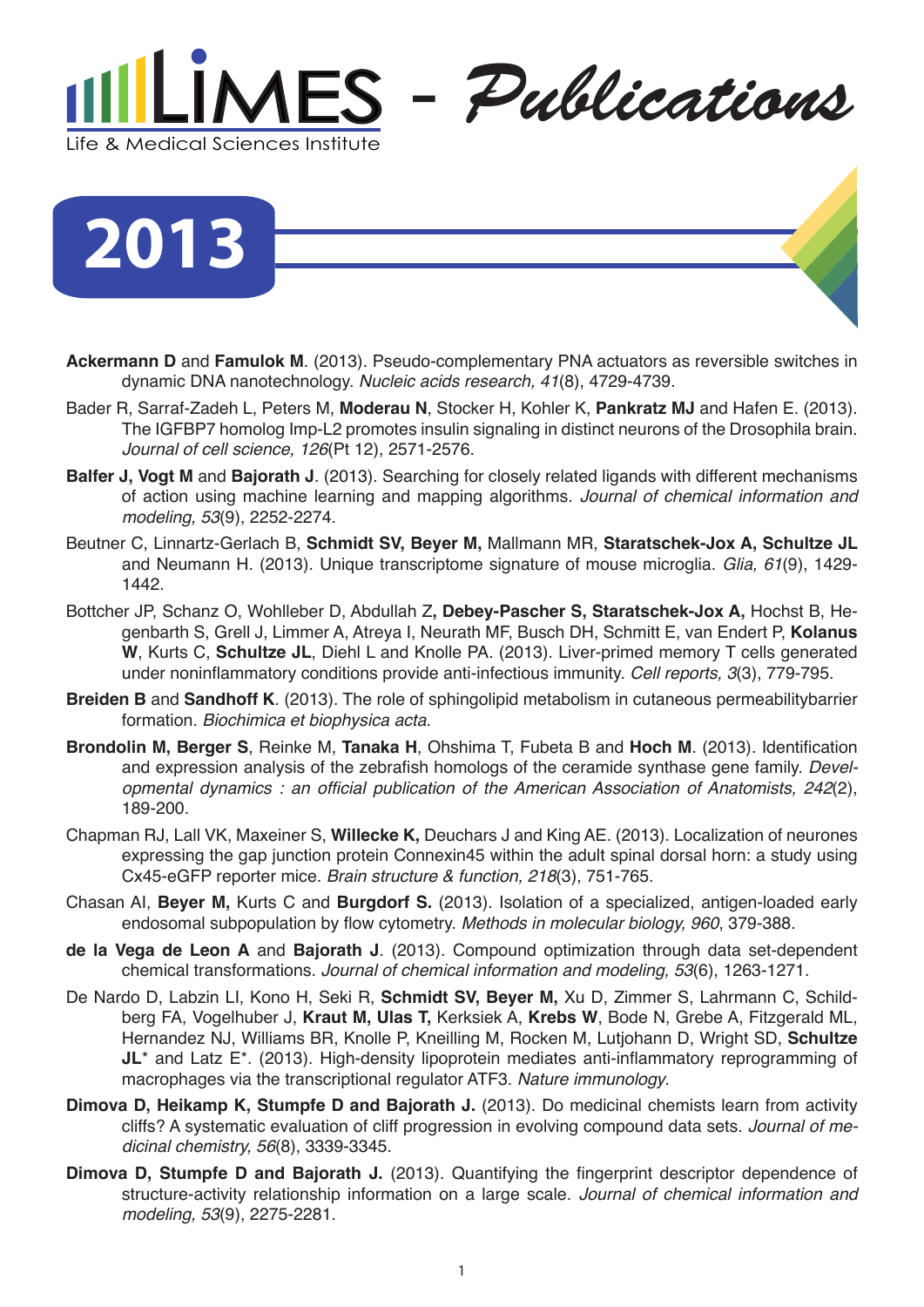- **Ebel P**, Vom Dorp K, Petrasch-Parwez E, Zlomuzica A, Kinugawa K, Mariani J, Minich D, Ginkel C, Welcker J, **Degen J,** Eckhardt M, Dere E, Dormann P and **Willecke K.** (2013). Inactivation of ceramide synthase 6 in mice results in an altered sphingolipid metabolism and behavioral abnormalities. *The Journal of biological chemistry, 288*(29), 21433-21447.
- Fischer N and **Kandt C.** (2013). Porter domain opening and closing motions in the multi-drug efflux transporter AcrB. *Biochimica et biophysica acta, 1828*(2), 632-641.
- Franken L, Kurts C and **Burgdorf S.** (2013). Monitoring the intracellular routing of internalized antigens by immunofluorescence microscopy. *Methods in molecular biology, 960*, 371-377.
- **Furtmann N and Bajorath J.** (2013). Evaluation of molecular model-based discovery of ecto-5'-nucleotidase inhibitors on the basis of X-ray structures. *Bioorganic & medicinal chemistry, 21*(21), 6616- 6622.
- **Gaebler A**, Milan R, Straub L, Hoelper D, **Kuerschner L and Thiele C**. (2013). Alkyne lipids as substrates for click chemistry-based in vitro enzymatic assays. *Journal of lipid research, 54*(8), 2282-2290.
- Giuliani F, Giuliani G, **Bauer R** and Rabouille C. (2013). Innexin 3, a new gene required for dorsal closure in Drosophila embryo. *PloS one, 8*(7), e69212.
- **Globisch T, Steiner N, Fulle L,** Lukacs-Kornek V, Degrandi D, Dresing P, Alferink J, Lang R, Pfeffer K, **Beyer M, Weighardt H,** Kurts C, **Ulas T, Schultze JL and Forster I.** (2013). Cytokine-dependent regulation of dendritic cell differentiation in the splenic microenvironment. *European journal of immunology*.
- **Goller T,** Seibold UK, Kremmer E, Voos W and **Kolanus W.** (2013). Atad3 function is essential for early post-implantation development in the mouse. *PloS one, 8*(1), e54799.
- **Gupta-Ostermann D, Hu Y and Bajorath J.** (2013). Systematic mining of analog series with related core structures in multi-target activity space. *Journal of computer-aided molecular design, 27*(8), 665- 674.
- Hammerschmidt T, Kummer MP, Terwel D, Martinez A, Gorji A, Pape HC, Rommelfanger KS, Schroeder JP, Stoll M, **Schultze J,** Weinshenker D and Heneka MT. (2013). Selective loss of noradrenaline exacerbates early cognitive dysfunction and synaptic deficits in APP/PS1 mice. *Biological psychiatry, 73*(5), 454-463.
- **Heikamp K and Bajorath J.** (2013). Comparison of confirmed inactive and randomly selected compounds as negative training examples in support vector machine-based virtual screening. *Journal of chemical information and modeling, 53*(7), 1595-1601.
- Heikamp K and Bajorath J. (2013). Prediction of compounds with closely related activity profiles using weighted support vector machine linear combinations. *Journal of chemical information and modeling, 53*(4), 791-801.
- **Heikamp K and Bajorath J.** (2013). The future of virtual compound screening. *Chemical biology & drug design, 81*(1), 33-40.
- Herzfeld T, Nolte D, Grznarova M, Hofmann A, **Schultze JL** and Muller U. (2013). X-linked dystonia parkinsonism syndrome (XDP, lubag): disease-specific sequence change DSC3 in TAF1/DYT3 affects genes in vesicular transport and dopamine metabolism. *Human molecular genetics, 22*(5), 941- 951.
- **Hu Y and Bajorath J.** (2013). How promiscuous are pharmaceutically relevant compounds? A data-driven assessment. The AAPS journal, 15(1), 104-111.
- **Hu Y and Bajorath J.** (2013). Activity profile relationships between structurally similar promiscuous compounds. *European journal of medicinal chemistry, 69C*, 393-398.
- **Hu Y and Bajorath J.** (2013). What is the likelihood of an active compound to be promiscuous? Systematic assessment of compound promiscuity on the basis of PubChem confirmatory bioassay data. The AAPS journal, 15(3), 808-815.
- **Hu Y and Bajorath J.** (2013). Compound promiscuity: what can we learn from current data? *Drug discovery today, 18*(13-14), 644-650.
- **Hu Y and Bajorath J.** (2013). Introduction of Target Cliffs as a Concept To Identify and Describe Complex Molecular Selectivity Patterns. *Journal of chemical information and modeling*.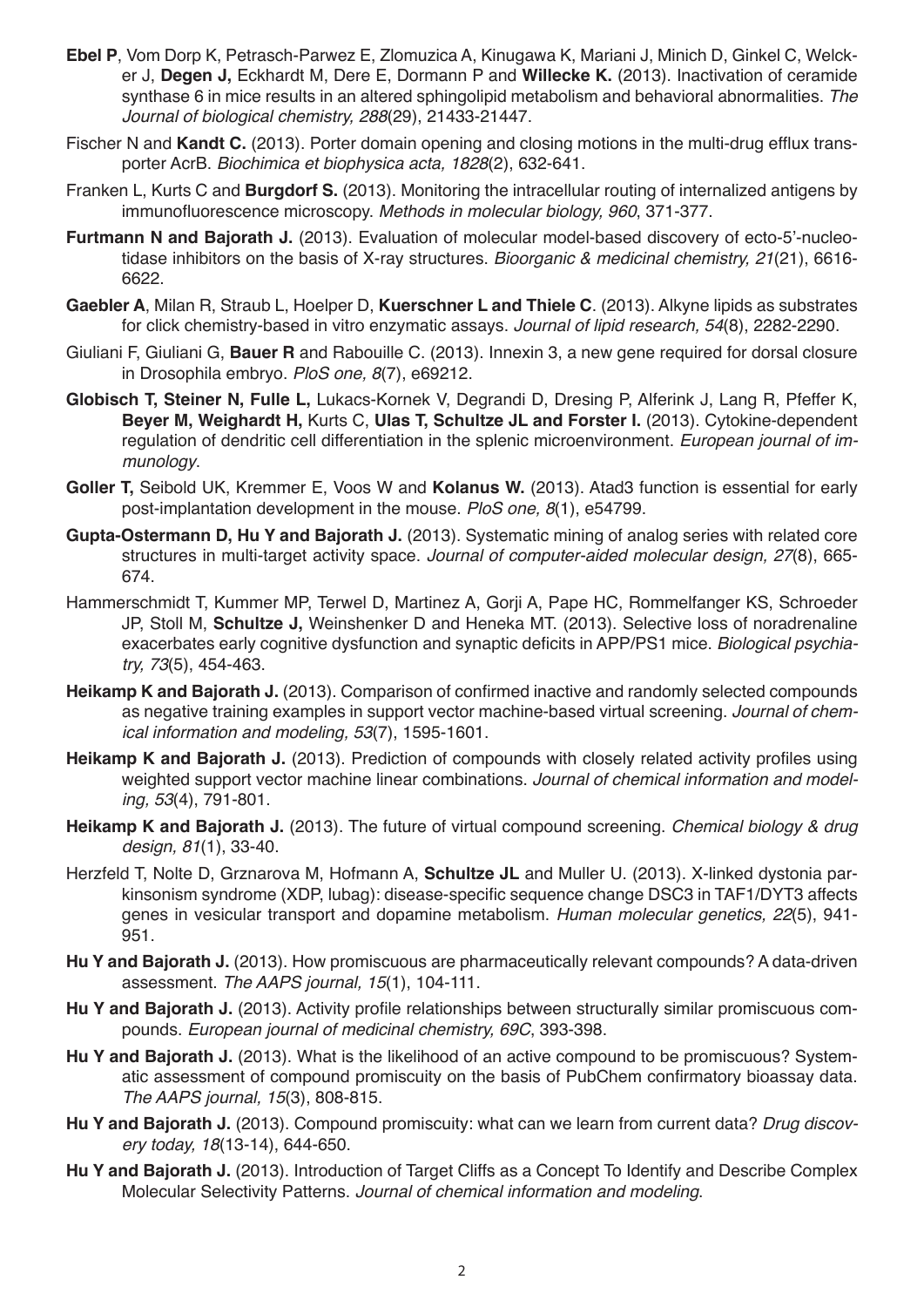- **Hu Y and Bajorath J.** (2013). Systematic identification of scaffolds representing compounds active against individual targets and single or multiple target families. *Journal of chemical information and modeling, 53*(2), 312-326.
- **Hu Y and Bajorath J.** (2013). High-resolution view of compound promiscuity. *F1000Research, 2*.
- **Hu Y, Maggiora GM and Bajorath J.** (2013). Activity cliffs in PubChem confirmatory bioassays taking inactive compounds into account. *Journal of computer-aided molecular design, 27*(2), 115-124.
- **Hussein M, Bettio M, Schmitz A, Hannam JS, Theis J**, **Mayer G,** Dosa S, Gutschow M **and Famulok M**. (2013). Cyplecksins are covalent inhibitors of the pleckstrin homology domain of cytohesin. An*gewandte Chemie, 52*(36), 9529-9533.
- **Jux B. Staratschek-Jox A. Penninger JM. Schultze JL and Kolanus W.** (2013). Vav1 regulates MHCII expression in murine resting and activated B cells. *International immunology, 25*(5), 307-317.
- **Koch DC**, Raunest M, Harder T and **Kandt C.** (2013). Unilateral access regulation: ground state dynamics of the Pseudomonas aeruginosa outer membrane efflux duct OprM. *Biochemistry, 52*(1), 178-187.
- **Kremser C**, Klemm AL, **van Uelft M**, Imgrund S, Ginkel C, Hartmann D and **Willecke K**. (2013). Cell-typespecific expression pattern of ceramide synthase 2 protein in mouse tissues. *Histochemistry and cell biology, 140*(5), 533-547.
- Langhans B, Kramer B, Louis M, Nischalke HD, Huneburg R, **Staratschek-Jox A**, Odenthal M, Manekeller S, Schepke M, Kalff J, Fischer HP, **Schultze JL** and Spengler U. (2013). Intrahepatic IL-8 producing Foxp3(+)CD4(+) regulatory T cells and fibrogenesis in chronic hepatitis C. *Journal of hepatology, 59*(2), 229-235.
- **Lauria I,** van Uum J, Mjumjunov-Crncevic E, Walrafen D, Spitta L, **Thiele C and Lang T.** (2013). GLTP mediated non-vesicular GM1 transport between native membranes. *PloS one, 8*(3), e59871.
- Lentz CS, **Stumpfe D, Bajorath J, Famulok M,** Hoerauf A and Pfarr KM. (2013). New chemotypes for wALADin1-like inhibitors of delta-aminolevulinic acid dehydratase from Wolbachia endobacteria. *Bioorganic & medicinal chemistry letters, 23*(20), 5558-5562.
- **Li T and Famulok M**. (2013). I-motif-programmed functionalization of DNA nanocircles. *Journal of the*  American Chemical Society, 135(4), 1593-1599.
- **Lohmann D, Spandl J, Stevanovic A, Schoene M, Philippou-Massier J and Thiele C.** (2013). Monoubiquitination of ancient ubiquitous protein 1 promotes lipid droplet clustering. *PloS one, 8*(9), e72453.
- **Lubkemeier I,** Andrie R, Lickfett L, **Bosen F**, Stockigt F, Dobrowolski R, **Draffehn AM**, Fregeac J, **Schultze JL,** Bukauskas FF, Schrickel JW and **Willecke K.** (2013). The Connexin40A96S mutation from a patient with atrial fibrillation causes decreased atrial conduction velocities and sustained episodes of induced atrial fibrillation in mice. *Journal of molecular and cellular cardiology*.
- **Lubkemeier I**, Requardt RP, Lin X, Sasse P, Andrie R, Schrickel JW, Chkourko H, Bukauskas FF, Kim JS, Frank M, Malan D, Zhang J, Wirth A, Dobrowolski R, Mohler PJ, Offermanns S, Fleischmann BK, Delmar M and **Willecke K**. (2013). Deletion of the last five C-terminal amino acid residues of connexin43 leads to lethal ventricular arrhythmias in mice without affecting coupling via gap junction channels. *Basic research in cardiology, 108*(3), 348.
- Magbanua E, Zivkovic T, Hansen B, Beschorner N, Meyer C, Lorenzen I, Grotzinger J, Hauber J, Torda AE, **Mayer G**, Rose-John S and Hahn U. (2013). d(GGGT) 4 and r(GGGU) 4 are both HIV-1 inhibitors and interleukin-6 receptor aptamers. RNA biology, 10(2), 216-227.
- May D, Tress O, Seifert G and **Willecke K.** (2013). Connexin47 protein phosphorylation and stability in oligodendrocytes depend on expression of Connexin43 protein in astrocytes. *The Journal of neu*roscience : the official journal of the Society for Neuroscience, 33(18), 7985-7996.
- Muller R, Herr C, Sukumaran SK, Omosigho NN, Plomann M, Riyahi TY, **Stumpf M**, Swaminathan K, Tsangarides M, Yiannakou K, Blau-Wasser R, Gallinger C, Schleicher M, **Kolanus W** and Noegel AA. (2013). The cytohesin paralog Sec7 of Dictyostelium discoideum is required for phagocytosis and cell motility. *Cell communication and signaling : CCS, 11*, 54.
- Nakabachi A, Ueoka R, Oshima K, Teta R, Mangoni A, Gurgui M, Oldham NJ, **van Echten-Deckert G**, Okamura K, Yamamoto K, Inoue H, Ohkuma M, Hongoh Y, Miyagishima S, Hattori M, Piel J and Fukatsu T. (2013). Defensive Bacteriome Symbiont with a Drastically Reduced Genome. *Current Biology, 23*(15), 1478-1484.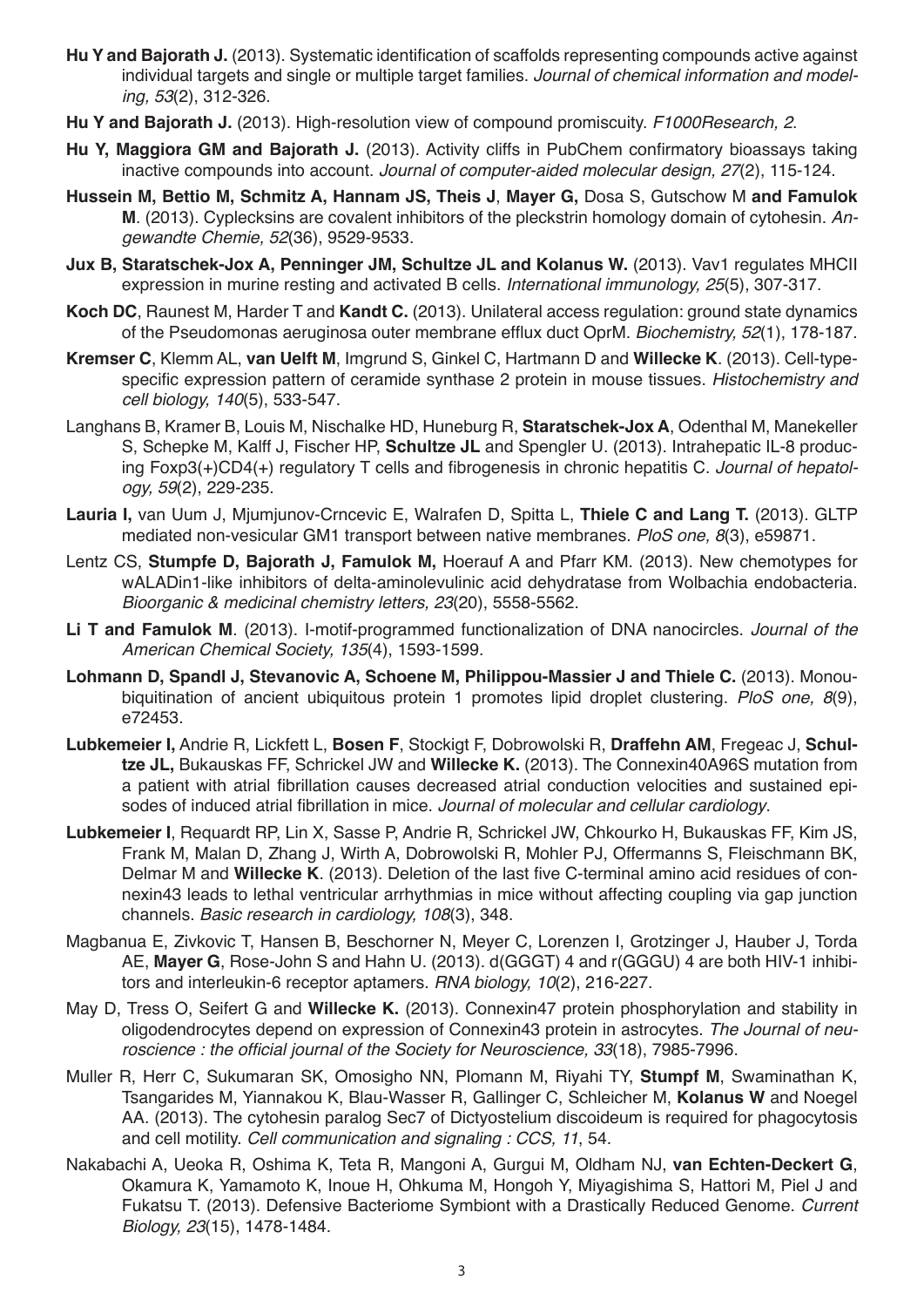- **Namasivayam V, Hu Y, Balfer J** and **Bajorath J.** (2013). Classification of compounds with distinct or overlapping multi-target activities and diverse molecular mechanisms using emerging chemical patterns. *Journal of chemical information and modeling, 53*(6), 1272-1281.
- **Niebel B**, Wosnitza CI and **Famulok M**. (2013). RNA-aptamers that modulate the RhoGEF activity of Tiam1. *Bioorganic & medicinal chemistry, 21*(20), 6239-6246.
- **Nino-Castro A**, Abdullah Z, Popov A, **Thabet Y, Beyer M,** Knolle P, Domann E, Chakraborty T, **Schmidt SV** and **Schultze JL.** (2013). The IDO1-induced kynurenines play a major role in the antimicrobial effect of human myeloid cells against Listeria monocytogenes. *Innate immunity*.
- Pech T, Ohsawa I, Praktiknjo M, Overhaus M, Wehner S, von Websky M, Abu-Elmagd K, **van Echten-Deckert G,** Kalff JC and Schaefer N. (2013). A natural tetrahydropyrimidine, ectoine, ameliorates ischemia reperfusion injury after intestinal transplantation in rats. *Pathobiology : journal of immunopathology, molecular and cellular biology, 80*(2), 102-110.
- **Penno A, Hackenbroich G and Thiele C.** (2013). Phospholipids and lipid droplets. *Biochimica et biophysica acta, 1831*(3), 589-594.
- Pierini R, Perret M, Djebali S, Juruj C, Michallet MC, **Forster I,** Marvel J, Walzer T and Henry T. (2013). ASC Controls IFN-gamma Levels in an IL-18-Dependent Manner in Caspase-1-Deficient Mice Infected with Francisella novicida. *Journal of immunology, 191*(7), 3847-3857.
- Piyanova A, Albayram O, Rossi CA, Farwanah H, Michel K, Nicotera P, **Sandhoff K** and Bilkei-Gorzo A. (2013). Loss of CB1 receptors leads to decreased cathepsin D levels and accelerated lipofuscin accumulation in the hippocampus. *Mechanisms of ageing and development*.
- Riquelme MA, Cea LA, Vega JL, Boric MP, Monyer H, Bennett MV, Frank M, **Willecke K** and Saez JC. (2013). The ATP required for potentiation of skeletal muscle contraction is released via pannexin hemichannels. *Neuropharmacology, 75*, 594-603.
- **Rohrbach F**, Schafer F, Fichte MA, **Pfeiffer F**, Muller J, Potzsch B, Heckel A and **Mayer G.** (2013). Aptamer-Guided Caging for Selective Masking of Protein Domains. Angewandte Chemie.
- **Sandhoff K.** (2013). Metabolic and cellular bases of sphingolipidoses. *Biochemical Society transactions, 41*(6), 1562-1568.
- **Sandhoff K** and Harzer K. (2013). Gangliosides and gangliosidoses: principles of molecular and metabolic pathogenesis. The Journal of neuroscience : the official journal of the Society for Neurosci*ence, 33*(25), 10195-10208.
- Schermer B, Bartels V, Frommolt P, Habermann B, Braun F, **Schultze JL**, Roodbergen M, Hoeijmakers JH, Schumacher B, Nurnberg P, Dolle ME, Benzing T, Muller RU and Kurschat CE. (2013). Transcriptional profiling reveals progeroid Ercc1(-/Delta) mice as a model system for glomerular aging. *BMC genomics, 14*, 559.
- **Schulze H** and **Sandhoff K**. (2013). Sphingolipids and lysosomal pathologies. *Biochimica et biophysica acta*.
- **Schwarzmann G**, Arenz C and **Sandhoff K**. (2013). Labeled chemical biology tools for investigating sphingolipid metabolism, trafficking and interaction with lipids and proteins. *Biochimica et biophysica acta*.
- Sohl G, Hombach S, **Degen J** and Odermatt B. (2013). The oligodendroglial precursor cell line Oli-neu represents a cell culture system to examine functional expression of the mouse gap junction gene connexin29 (Cx29). *Frontiers in pharmacology, 4*, 83.
- **Stevanovic A and Thiele C.** (2013). Monotopic topology is required for lipid droplet targeting of ancient ubiquitous protein 1. *Journal of lipid research, 54*(2), 503-513.
- **Stroh S, Sonntag S**, Janssen-Bienhold U, Schultz K, Cimiotti K, Weiler R, **Willecke K** and Dedek K. (2013). Cell-specific cre recombinase expression allows selective ablation of glutamate receptors from mouse horizontal cells. *PloS one, 8*(12), e83076.
- **Stumpfe D, Dimova D, Heikamp K and Bajorath J.** (2013). Compound pathway model to capture SAR progression: comparison of activity cliff-dependent and -independent pathways. *Journal of chemical information and modeling, 53*(5), 1067-1072.
- **Stumpfe D, Hu Y, Dimova D and Bajorath J.** (2013). Recent Progress in Understanding Activity Cliffs and Their Utility in Medicinal Chemistry. *Journal of medicinal chemistry*.